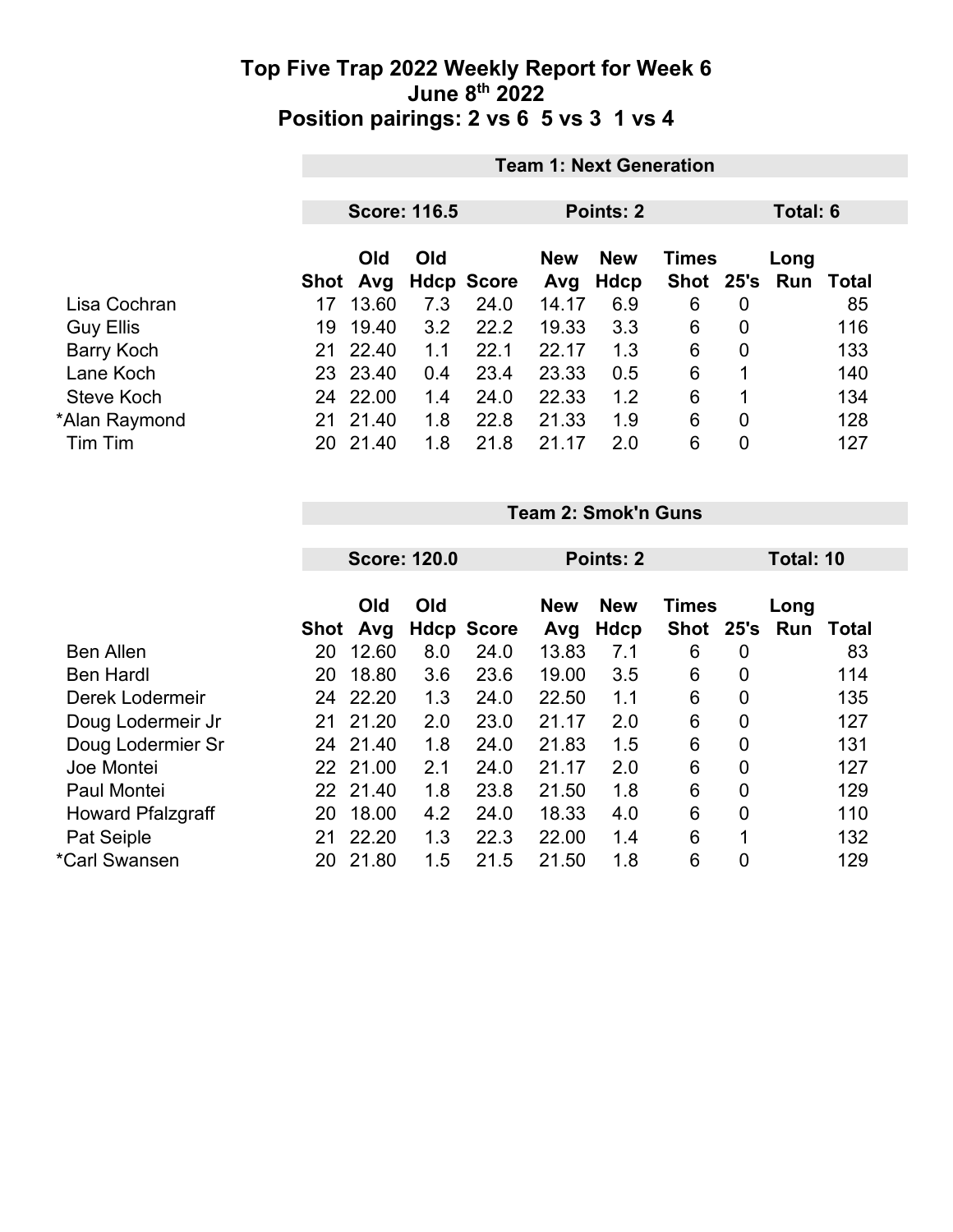|                         |             | Team 3: HDI |                     |                   |           |                                          |             |                |      |       |  |
|-------------------------|-------------|-------------|---------------------|-------------------|-----------|------------------------------------------|-------------|----------------|------|-------|--|
|                         |             |             |                     |                   |           |                                          |             |                |      |       |  |
|                         |             |             | <b>Score: 119.8</b> |                   | Points: 2 |                                          |             | Total: 7       |      |       |  |
|                         |             | Old<br>Old  |                     |                   |           | <b>New</b><br><b>New</b><br><b>Times</b> |             |                | Long |       |  |
|                         | <b>Shot</b> | Avg         |                     | <b>Hdcp Score</b> | Avg       | Hdcp                                     | <b>Shot</b> | 25's           | Run  | Total |  |
| <b>Tom Averbeck</b>     | 21          | 21.00       | 2.1                 | 23.1              | 21.00     | 2.1                                      | 6           | $\overline{0}$ |      | 126   |  |
| <b>Tom Hildebrandt</b>  | 21          | 22.40       | 1.1                 | 22.1              | 22.17     | 1.3                                      | 6           | $\overline{0}$ |      | 133   |  |
| *Al Housewright         | 17          | 21.00       | 2.1                 | 19.1              | 20.33     | 2.6                                      | 6           | $\mathbf 0$    |      | 122   |  |
| <b>Gene Housewright</b> | 22          | 19.40       | 3.2                 | 24.0              | 19.83     | 2.9                                      | 6           | $\overline{0}$ |      | 119   |  |
| <b>Cole Howitz</b>      |             | 23 22.80    | 0.8                 | 23.8              | 22.83     | 0.8                                      | 6           | 1              |      | 137   |  |
| Joe L                   | 21          | 18.00       | 4.2                 | 24.0              | 18.50     | 3.9                                      | 6           | $\overline{0}$ |      | 111   |  |
| <b>Matt Matt</b>        | 23          | 20.60       | 2.4                 | 24.0              | 21.00     | 2.1                                      | 6           | $\mathbf 0$    |      | 126   |  |
| <b>Carson Meyer</b>     | 17          | 22.20       | 1.3                 | 18.3              | 21.33     | 1.9                                      | 6           | $\overline{0}$ |      | 128   |  |
| Sam Meyer               | 23          | 21.40       | 1.8                 | 24.0              | 21.67     | 1.6                                      | 6           | 0              |      | 130   |  |

**Team 4: Lead Lizzards**

|                        |             | <b>Score: 109.4</b> |     |                   | Points: 0         |                    |                             |                | Total: 1    |              |  |
|------------------------|-------------|---------------------|-----|-------------------|-------------------|--------------------|-----------------------------|----------------|-------------|--------------|--|
|                        | <b>Shot</b> | Old<br>Avg          | Old | <b>Hdcp Score</b> | <b>New</b><br>Avg | <b>New</b><br>Hdcp | <b>Times</b><br><b>Shot</b> | 25's           | Long<br>Run | <b>Total</b> |  |
| Lou Dessellier         | 23          | 21.80               | 1.5 | 24.0              | 22.00             | 1.4                | 6                           | 0              |             | 132          |  |
| Dana Jaques            |             | 16.00               | 5.6 |                   | 16.00             | 5.6                | 3                           | 0              |             | 48           |  |
| Leonard Jaques         |             | 20.67               | 2.3 |                   | 20.67             | 2.3                | 3                           | $\overline{0}$ |             | 62           |  |
| <b>Adam Rohrs</b>      |             | 18.33               | 4.0 |                   | 18.33             | 4.0                | 3                           | $\mathbf 0$    |             | 55           |  |
| <b>Charles Rohrs</b>   |             | 23.00               | 0.7 |                   | 23.00             | 0.7                | 3                           | 0              |             | 69           |  |
| Michelle Rudlong       | 19          | 20.60               | 2.4 | 21.4              | 20.33             | 2.6                | 6                           | 0              |             | 122          |  |
| <b>Terry Rudlong</b>   | 21          | 20.75               | 2.3 | 23.3              | 20.80             | 2.2                | 5                           | $\mathbf 0$    |             | 104          |  |
| *Denise Scholljegerdes | 20          | 18.40               | 3.9 | 23.9              | 18.67             | 3.7                | 6                           | $\overline{0}$ |             | 112          |  |
| Lou Scholljegerdes     | 13          | 18.60               | 3.8 | 16.8              | 17.67             | 4.4                | 6                           | $\mathbf 0$    |             | 106          |  |
| <b>Pat Skinner</b>     |             | 19.00               | 3.5 |                   | 19.00             | 3.5                | 3                           | 0              |             | 57           |  |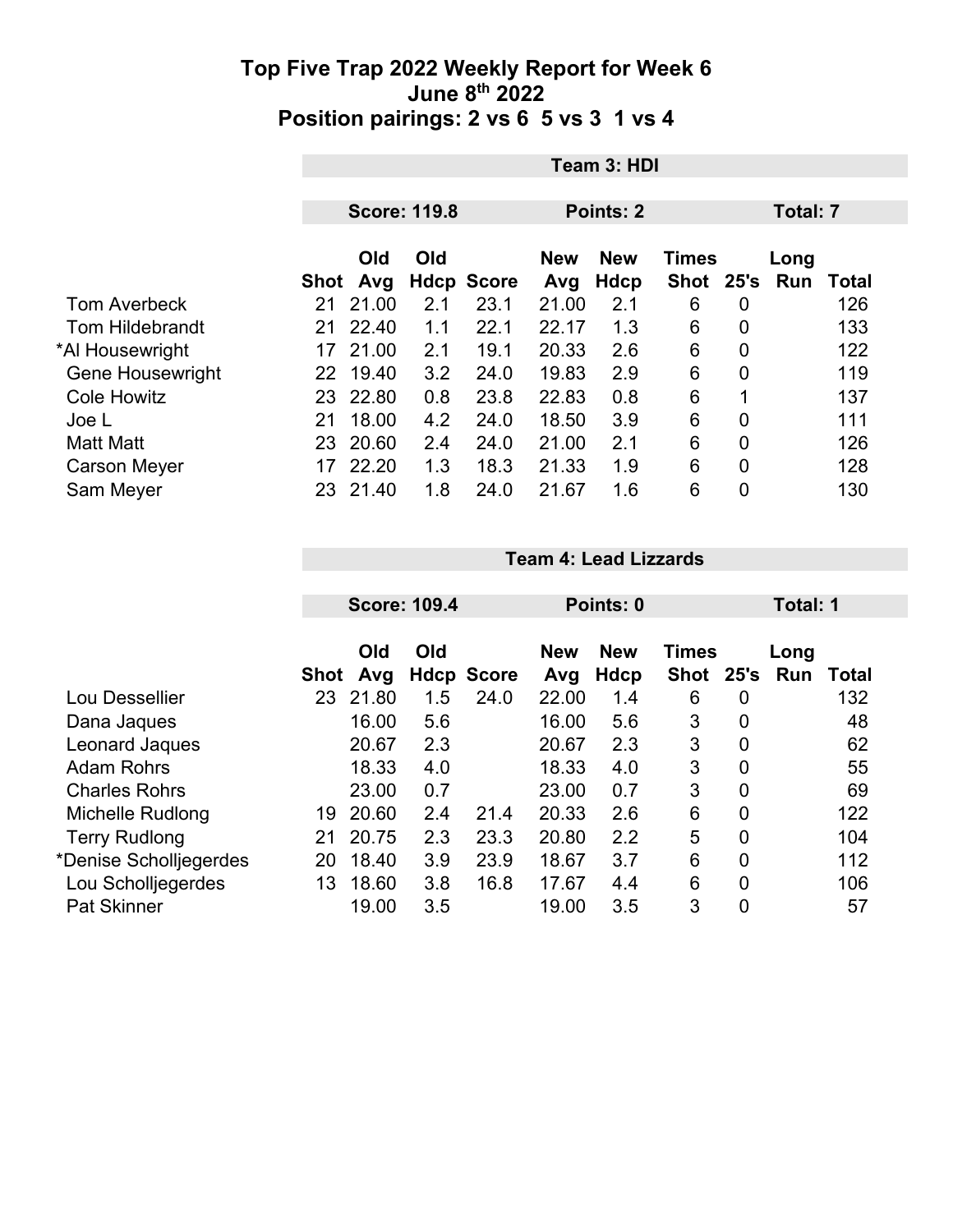|                     | <b>Team 5: Chet's Shoes</b> |          |                     |                   |            |            |              |                |      |       |
|---------------------|-----------------------------|----------|---------------------|-------------------|------------|------------|--------------|----------------|------|-------|
|                     |                             |          |                     |                   |            |            |              |                |      |       |
|                     |                             |          | <b>Score: 119.0</b> |                   | Points: 0  |            |              | Total: 5       |      |       |
|                     |                             | Old      | Old                 |                   | <b>New</b> | <b>New</b> | <b>Times</b> |                | Long |       |
|                     |                             | Shot Avg |                     | <b>Hdcp Score</b> | Avg        | Hdcp       | Shot 25's    |                | Run  | Total |
| Paul Cassanova      | 24                          | 21.20    | 2.0                 | 24.0              | 21.67      | 1.6        | 6            | 0              |      | 130   |
| Paul Cowan          | 20                          | 22.40    | 1.1                 | 21.1              | 22.00      | 1.4        | 6            | 0              |      | 132   |
| Dave Dave           |                             | 23 21.80 | 1.5                 | 24.0              | 22.00      | 1.4        | 6            | 0              |      | 132   |
| <b>Bruce Fuerst</b> |                             | 24 23.00 | 0.7                 | 24.0              | 23.17      | 0.6        | 6            | 0              |      | 139   |
| Jeff Jeff           | 14                          | 19.80    | 2.9                 | 16.9              | 18.83      | 3.6        | 6            | 0              |      | 113   |
| *Bruce M            |                             | 23 24.40 | 0.0                 | 23.0              | 24.17      | 0.0        | 6            | $\overline{2}$ |      | 145   |
| <b>Scott N</b>      |                             | 21.20    | 2.0                 |                   | 21.20      | 2.0        | 5            | 0              |      | 106   |
| <b>Steve Steve</b>  | 16                          | 21.00    | 2.1                 | 18.1              | 20.17      | 2.7        | 6            | 0              |      | 121   |
| Tim Tim             | 18                          | 14.60    | 6.6                 | 24.0              | 15.17      | 6.2        | 6            | 0              |      | 91    |

|                       |      | <b>Score: 112.0</b> |            |                   | Points: 0         |                           |                           |                | Total: 7    |       |  |  |
|-----------------------|------|---------------------|------------|-------------------|-------------------|---------------------------|---------------------------|----------------|-------------|-------|--|--|
|                       | Shot | Old<br>Avg          | <b>Old</b> | <b>Hdcp Score</b> | <b>New</b><br>Avg | <b>New</b><br><b>Hdcp</b> | <b>Times</b><br>Shot 25's |                | Long<br>Run | Total |  |  |
| Dave Dempsey          | 20   | 21.40               | 1.8        | 21.8              | 21.17             | 2.0                       | 6                         | 0              |             | 127   |  |  |
| <i>*Guy Garritson</i> | 21   | 24.20               | 0.0        | 21.0              | 23.67             | 0.2                       | 6                         | 1              |             | 142   |  |  |
| John Koskey           | 20   | 22.80               | 0.8        | 20.8              | 22.33             | 1.2                       | 6                         | 1              |             | 134   |  |  |
| <b>Chris Larson</b>   | 17   | 21.00               | 2.1        | 19.1              | 20.33             | 2.6                       | 6                         | $\overline{0}$ |             | 122   |  |  |
| Chris Maca            | 21   | 20.40               | 2.5        | 23.5              | 20.50             | 2.5                       | 6                         | 0              |             | 123   |  |  |
| Alexa Nettell         | 15   | 14.80               | 6.4        | 21.4              | 14.83             | 6.4                       | 6                         | 0              |             | 89    |  |  |
| Lenny Storch          | 23   | 18.80               | 3.6        | 24.0              | 19.50             | 3.2                       | 6                         | $\overline{0}$ |             | 117   |  |  |
| <b>Paul Wiemann</b>   | 20   | 22.20               | 1.3        | 21.3              | 21.83             | 1.5                       | 6                         | 0              |             | 131   |  |  |

**Team 6: Bull Shooters**

Super Shooters: None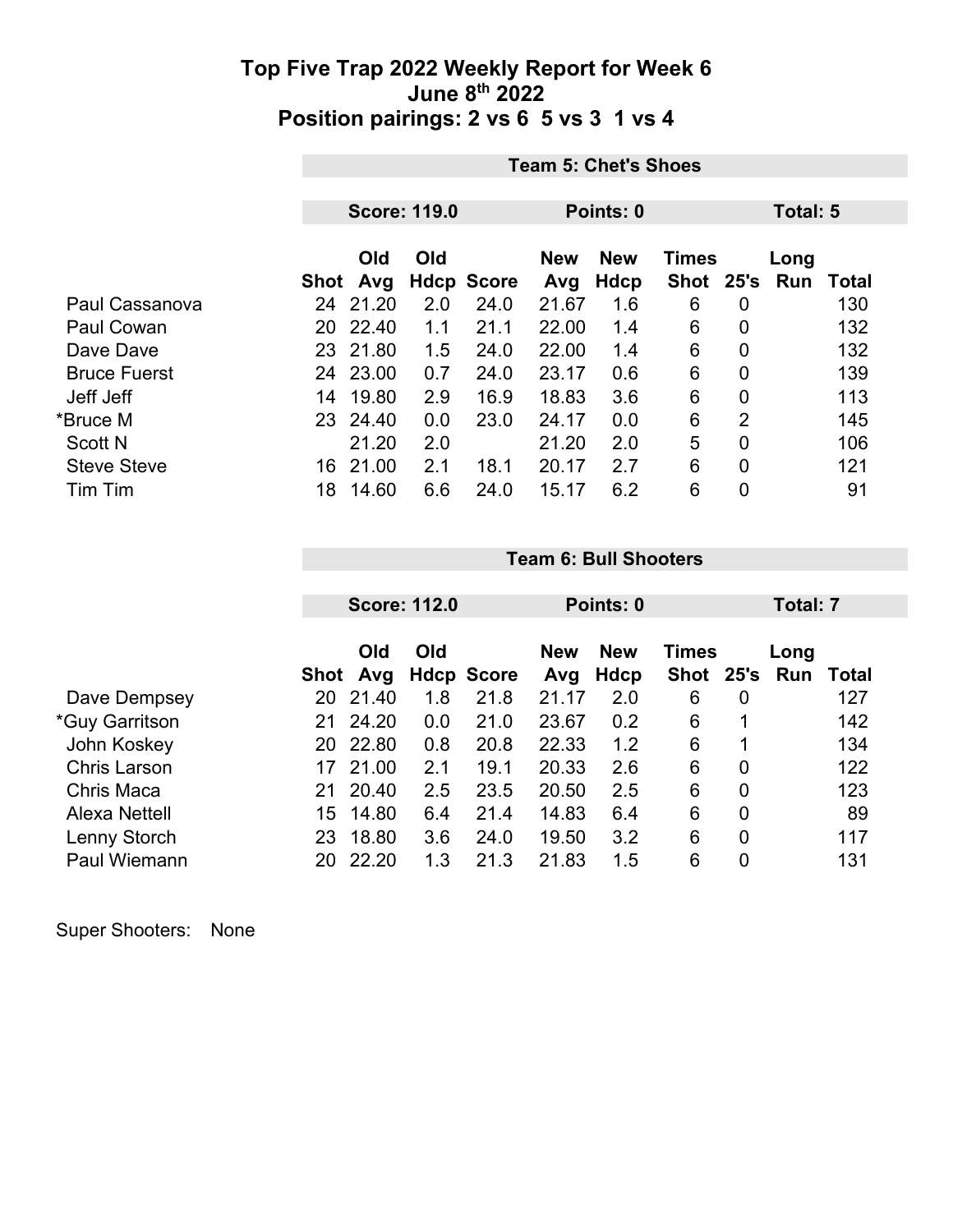# **Top Five Trap 2022 Team Standings through week 6**

| Team 2 | <b>Smok'n Guns</b>     | 10.0 | <b>WINNER OF THE FIRST 3RD</b> |
|--------|------------------------|------|--------------------------------|
| Team 6 | <b>Bull Shooters</b>   | 7.0  |                                |
| Team 3 | HDI                    | 7.0  |                                |
| Team 1 | <b>Next Generation</b> | 6.0  |                                |
| Team 5 | <b>Chet's Shoes</b>    | 5.0  |                                |
| Team 4 | <b>Lead Lizzards</b>   | 1.0  |                                |
|        |                        |      |                                |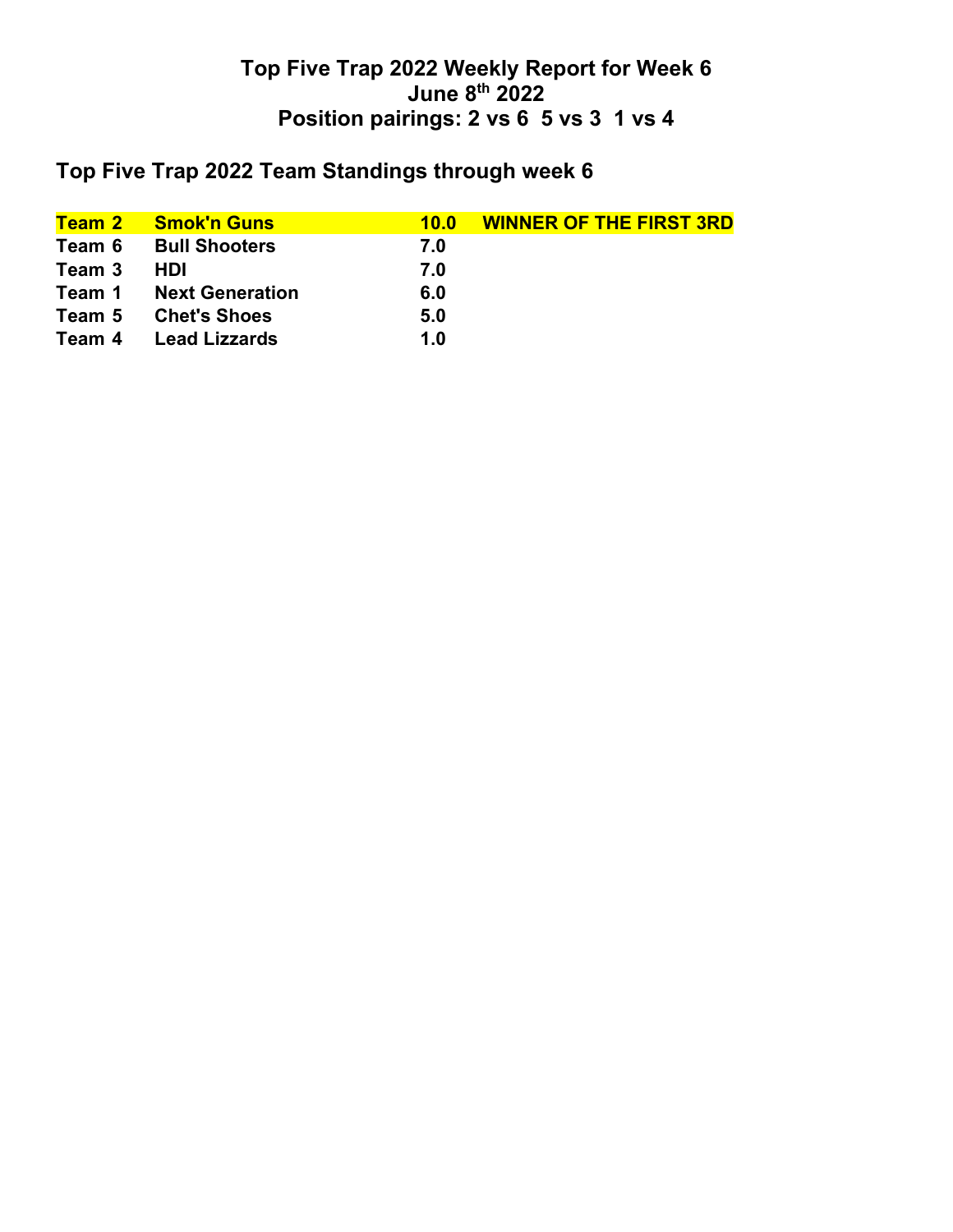## **Top Five Trap 2022 Total Target Leaders Through Week 6**

| Shooter                 | Total | Avg   |                 | <b>Rounds Straights Team</b> |                        |
|-------------------------|-------|-------|-----------------|------------------------------|------------------------|
| <b>Bruce M</b>          | 145   | 24.17 | 6               | $\overline{2}$               | <b>Chet's Shoes</b>    |
| <b>Guy Garritson</b>    | 142   | 23.67 | 6               | 1                            | <b>Bull Shooters</b>   |
| Lane Koch               | 140   | 23.33 | 6               | 1                            | <b>Next Generation</b> |
| <b>Bruce Fuerst</b>     | 139   | 23.17 | 6               | 0                            | <b>Chet's Shoes</b>    |
| <b>Cole Howitz</b>      | 137   | 22.83 | 6               | 1                            | <b>HDI</b>             |
| <b>Derek Lodermeir</b>  | 135   | 22.50 | 6               | 0                            | <b>Smok'n Guns</b>     |
| <b>Steve Koch</b>       | 134   | 22.33 | 6               | 1                            | <b>Next Generation</b> |
| John Koskey             | 134   | 22.33 | 6               | 1                            | <b>Bull Shooters</b>   |
| <b>Barry Koch</b>       | 133   | 22.17 | 6               | 0                            | <b>Next Generation</b> |
| <b>Tom Hildebrandt</b>  | 133   | 22.17 | 6               | 0                            | HDI                    |
| Paul Cowan              | 132   | 22.00 | 6               | 0                            | <b>Chet's Shoes</b>    |
| Pat Seiple              | 132   | 22.00 | 6               | 1                            | <b>Smok'n Guns</b>     |
| Dave Dave               | 132   | 22.00 | 6               | 0                            | <b>Chet's Shoes</b>    |
| Lou Dessellier          | 132   | 22.00 | 6               | 0                            | <b>Lead Lizzards</b>   |
| Doug Lodermier Sr       | 131   | 21.83 | 6               | 0                            | <b>Smok'n Guns</b>     |
| <b>Paul Wiemann</b>     | 131   | 21.83 | 6               | 0                            | <b>Bull Shooters</b>   |
| Sam Meyer               | 130   | 21.67 | 6               | 0                            | <b>HDI</b>             |
| Paul Cassanova          | 130   | 21.67 | 6               | 0                            | <b>Chet's Shoes</b>    |
| <b>Carl Swansen</b>     | 129   | 21.50 | 6               | 0                            | <b>Smok'n Guns</b>     |
| Paul Montei             | 129   | 21.50 | 6               | 0                            | <b>Smok'n Guns</b>     |
| <b>Carson Meyer</b>     | 128   | 21.33 | 6               | 0                            | HDI                    |
| Alan Raymond            | 128   | 21.33 | 6               | 0                            | <b>Next Generation</b> |
| Joe Montei              | 127   | 21.17 | 6               | 0                            | <b>Smok'n Guns</b>     |
| Doug Lodermeir Jr       | 127   | 21.17 | 6               | 0                            | <b>Smok'n Guns</b>     |
| Dave Dempsey            | 127   | 21.17 | $6\phantom{1}6$ | $\pmb{0}$                    | <b>Bull Shooters</b>   |
| <b>Tim Tim</b>          | 127   | 21.17 | 6               | 0                            | <b>Next Generation</b> |
| <b>Tom Averbeck</b>     | 126   | 21.00 | 6               | 0                            | HDI                    |
| <b>Matt Matt</b>        | 126   | 21.00 | 6               | 0                            | HDI                    |
| <b>Chris Maca</b>       | 123   | 20.50 | 6               | 0                            | <b>Bull Shooters</b>   |
| Al Housewright          | 122   | 20.33 | 6               | 0                            | HDI                    |
| Michelle Rudlong        | 122   | 20.33 | 6               | 0                            | <b>Lead Lizzards</b>   |
| <b>Chris Larson</b>     | 122   | 20.33 | 6               | 0                            | <b>Bull Shooters</b>   |
| <b>Steve Steve</b>      | 121   | 20.17 | 6               | 0                            | <b>Chet's Shoes</b>    |
| <b>Gene Housewright</b> | 119   | 19.83 | 6               | 0                            | HDI                    |
| Lenny Storch            | 117   | 19.50 | 6               | 0                            | <b>Bull Shooters</b>   |
| <b>Guy Ellis</b>        | 116   | 19.33 | 6               | 0                            | <b>Next Generation</b> |
| <b>Ben Hardl</b>        | 114   | 19.00 | 6               | 0                            | <b>Smok'n Guns</b>     |
| Jeff Jeff               | 113   | 18.83 | 6               | 0                            | <b>Chet's Shoes</b>    |